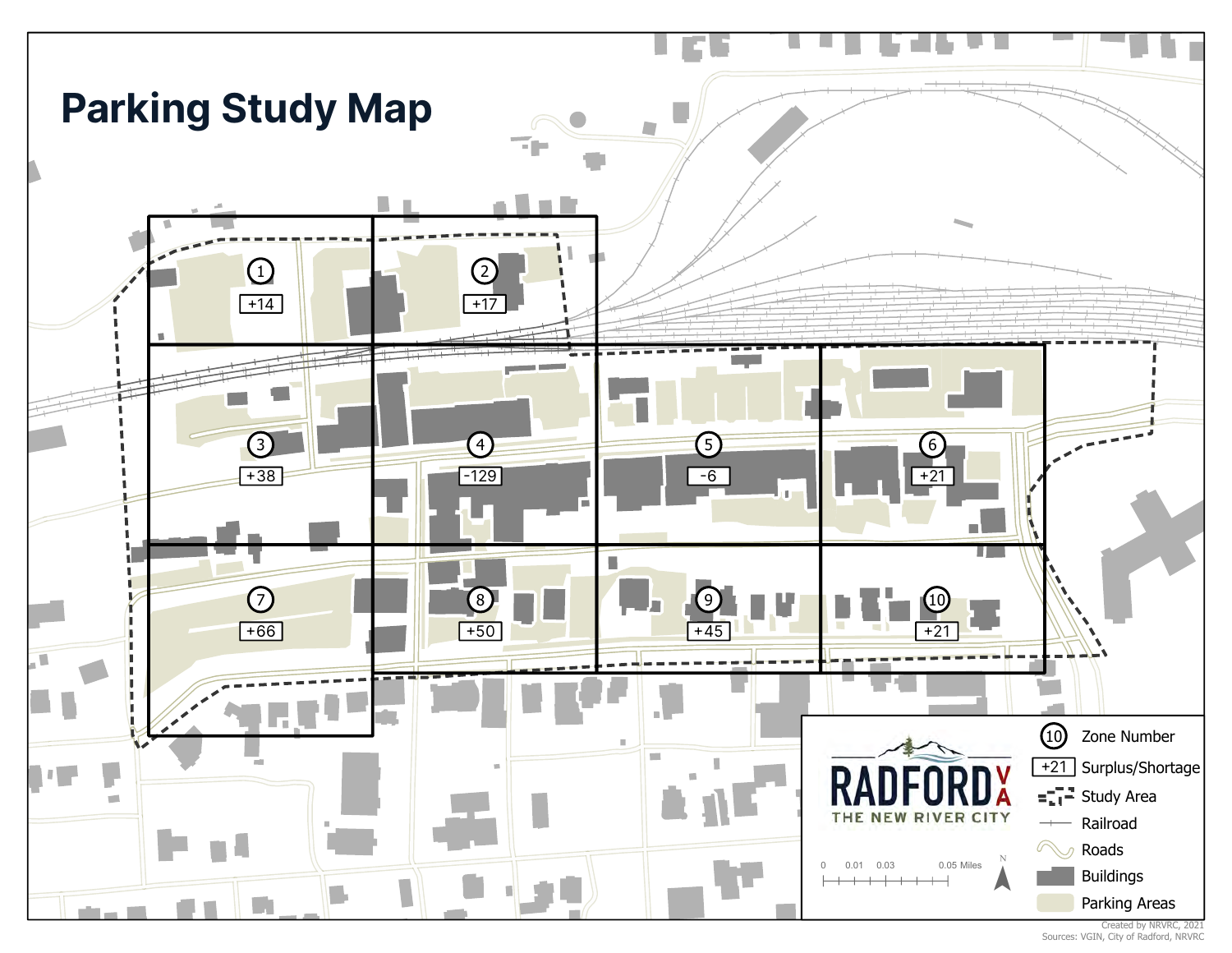# East Main Downtown Plan

# Parking Inventory and Analysis

### Introduction

Parking facilities play an important role in the success of downtowns. Understanding the supply and demand of parking helps cities support the needs of businesses, employees, residents, and visitors. As part of improving the downtown experience and promoting economic growth in the area, the City of Radford incorporated the parking inventory and analysis in the *East Main Downtown Plan.* The details of the study and the analysis are provided in this document.

### Study Area

The East Main Downtown area is the focus of this study, and the map of the area is shown in Figure 1. The area was subdivided into ten zones, which are shown in Figure 2.

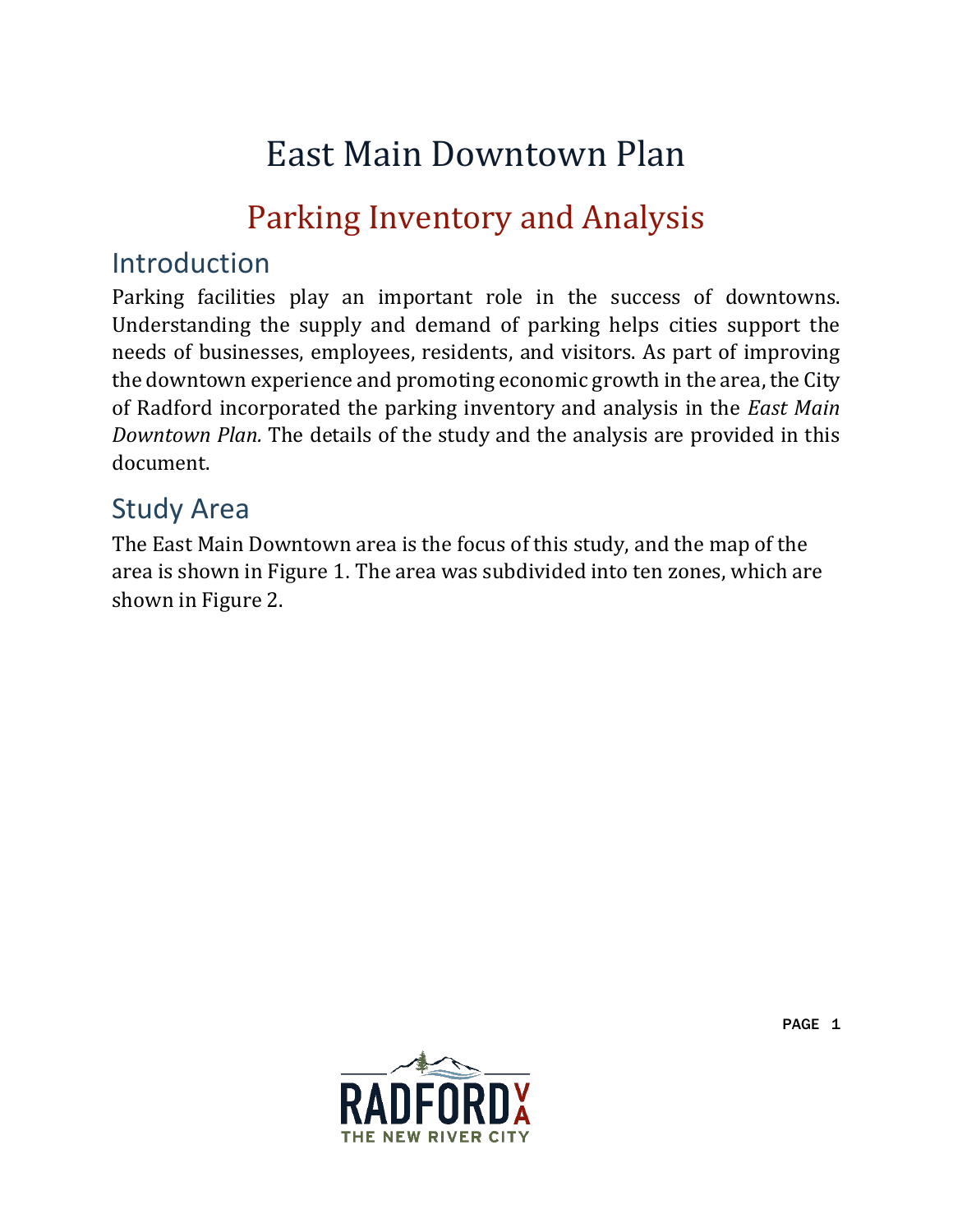





PAGE 2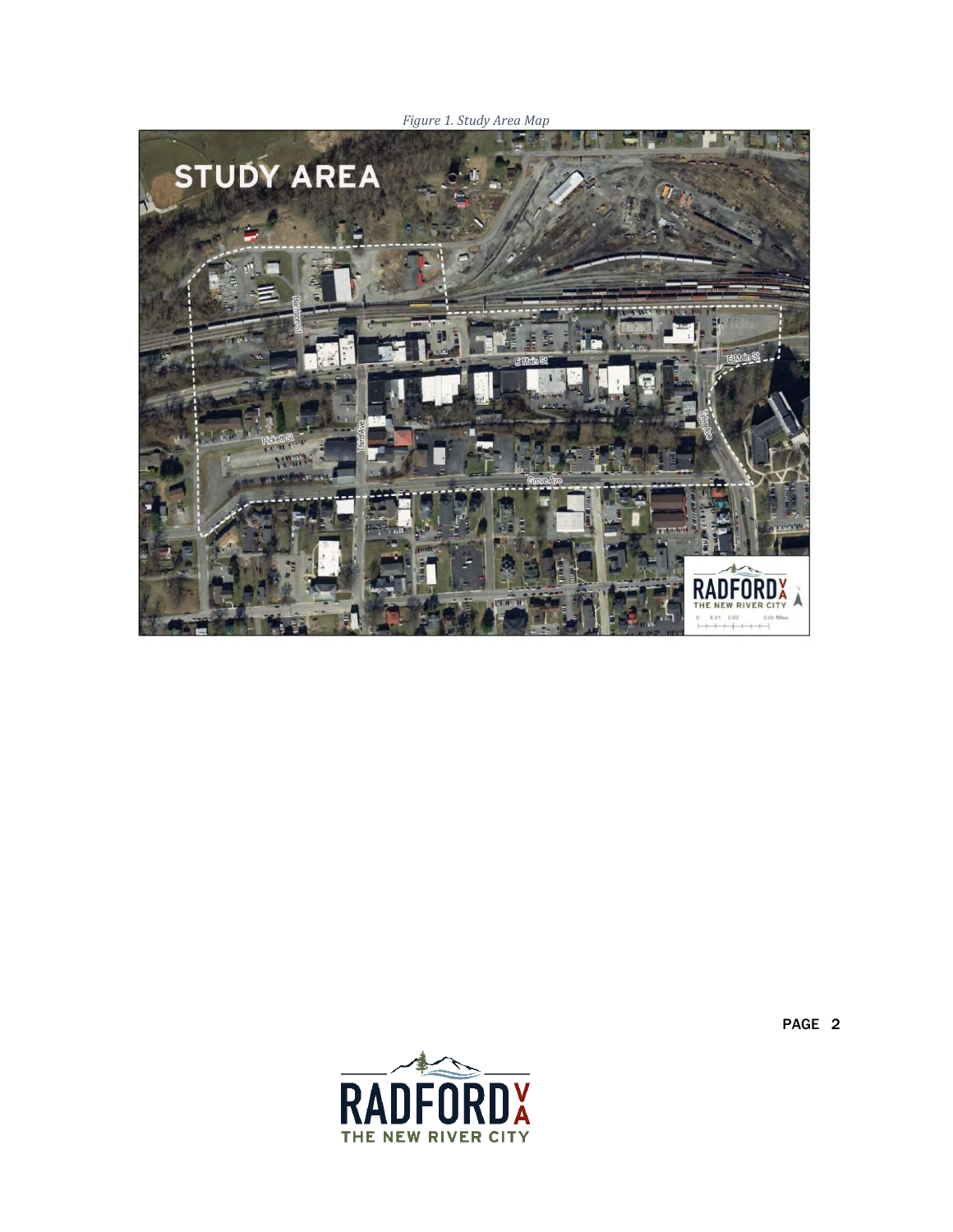*Figure 2. Zone Map*



<span id="page-3-0"></span>The parking zones and their approximate dimensions are listed in [Table 1.](#page-3-0)

|  |  |  |  |  |  |  | Table 1. Parking zones of the study area and their approximate dimensions. |
|--|--|--|--|--|--|--|----------------------------------------------------------------------------|
|--|--|--|--|--|--|--|----------------------------------------------------------------------------|

| <b>Zones</b>         | Dimensions       |
|----------------------|------------------|
| Zones 3, 4, 5, 6 7   | 470 ft. x 420 ft |
| Zones 1, 2, 8, 9, 10 | 470ft.X 270 ft   |

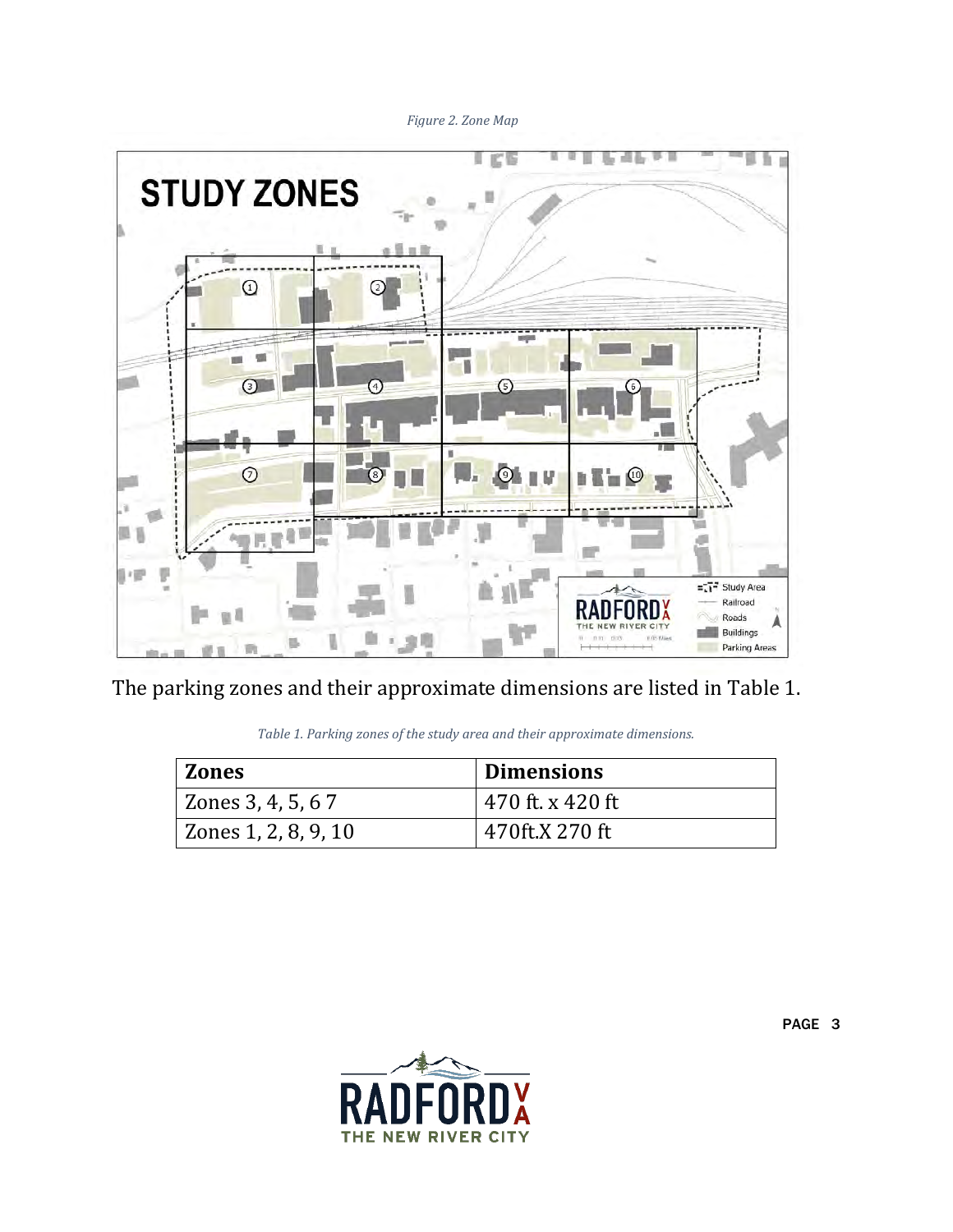## Methodology

A different approach was taken in studying the parking supply and demand as the project coincided with the COVID-19 pandemic. Normally, physical counts of occupied parking spaces would be made during busy hours, but due to the increased shutdowns and work-at-home environments during the pandemic, these numbers would not reflect the true parking demands during normal years. Therefore, parking numbers were extracted from the building and landuse data in the area.

The following approach was taken:

- Parking generation of each building and land use was considered.
- Projects that are in the planning phases and potential projects for vacant buildings were also included.
- For vacant buildings:
	- $\circ$  2<sup>nd</sup> and 3<sup>rd</sup> floors were assumed to be residential apartments,
	- o 1st floor was assumed to have businesses such as retail, restaurants, and offices.
- Inventory data of parking spaces included:
	- o Number of spaces
	- o Type of parking spaces: on-street, off-street, public/private, handicapped
	- o Time limits of parking spaces, when applicable.

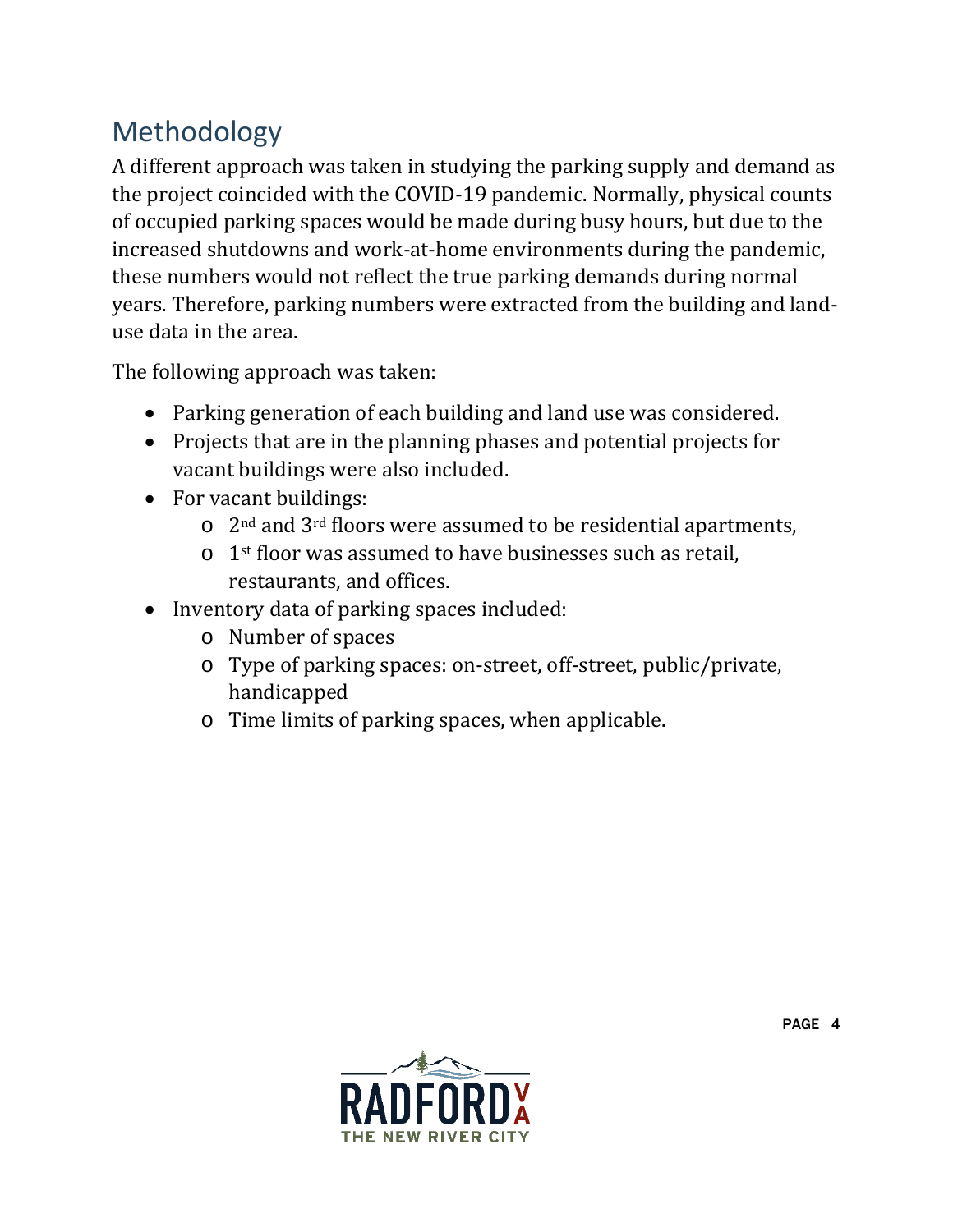### Data Collected and Analysis

The parking supply within the study area includes a mix of on-street and offstreet parking spaces. The on-street parking is mainly publicly owned. The offstreet parking spaces included privately owned properties, City owned parking lots and publicly owned and/or leased properties.

#### **Parking Inventory**

The distributions of parking supply by type and ownership are shown in the following tables and graphs:

| <b>Type</b>              | <b>Total</b> |
|--------------------------|--------------|
| <b>On-street Parking</b> | 164          |
| Off-street Parking       | 794          |
| Total                    | 958          |

*Total Parking Spaces by Type (All Zones)*



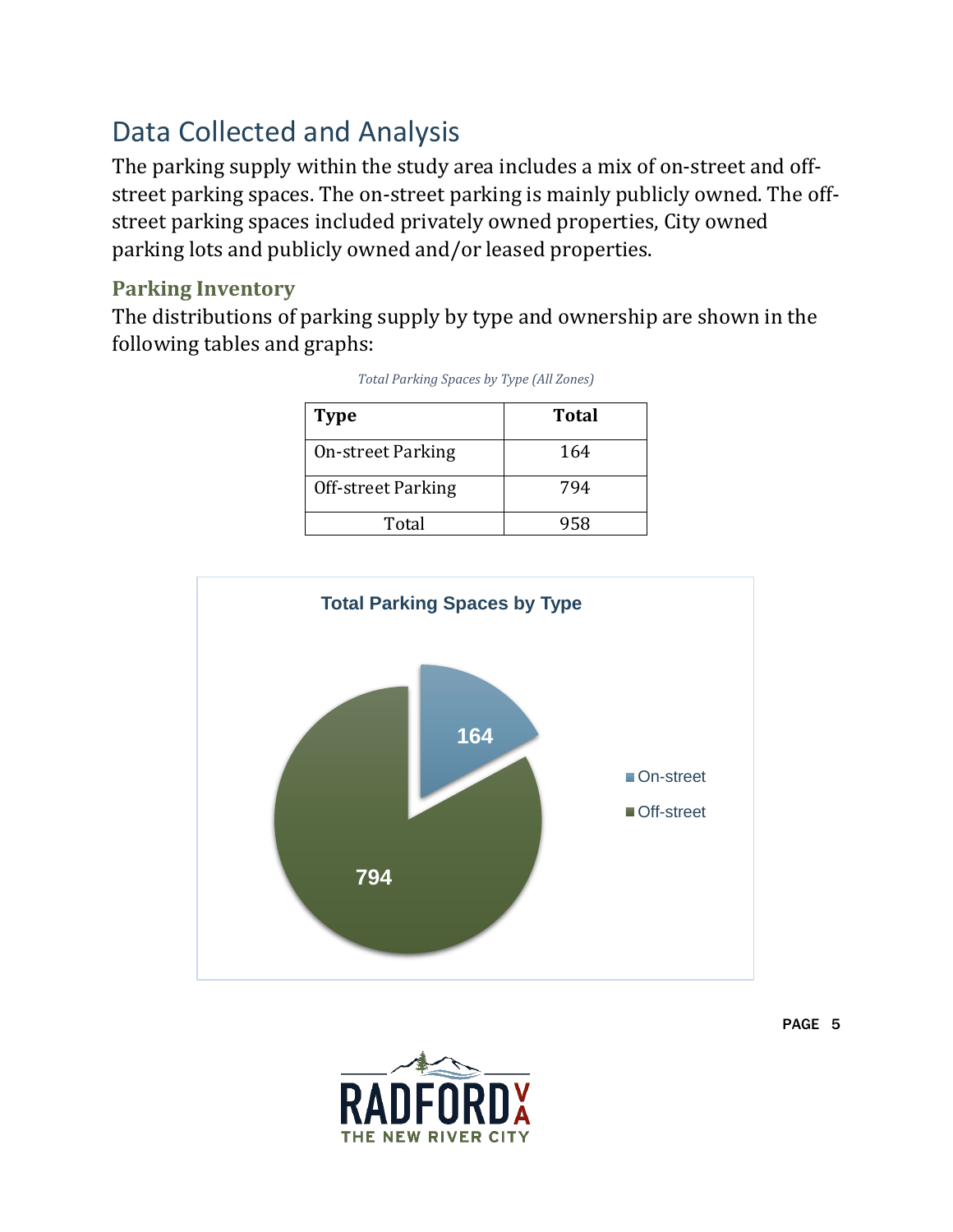|  |  | Total Off-street Parking Spaces by Ownership (All Zones) |  |
|--|--|----------------------------------------------------------|--|
|  |  |                                                          |  |

| Type (off-street only) | Total |
|------------------------|-------|
| Public                 | 233   |
| Private                | 561   |





PAGE 6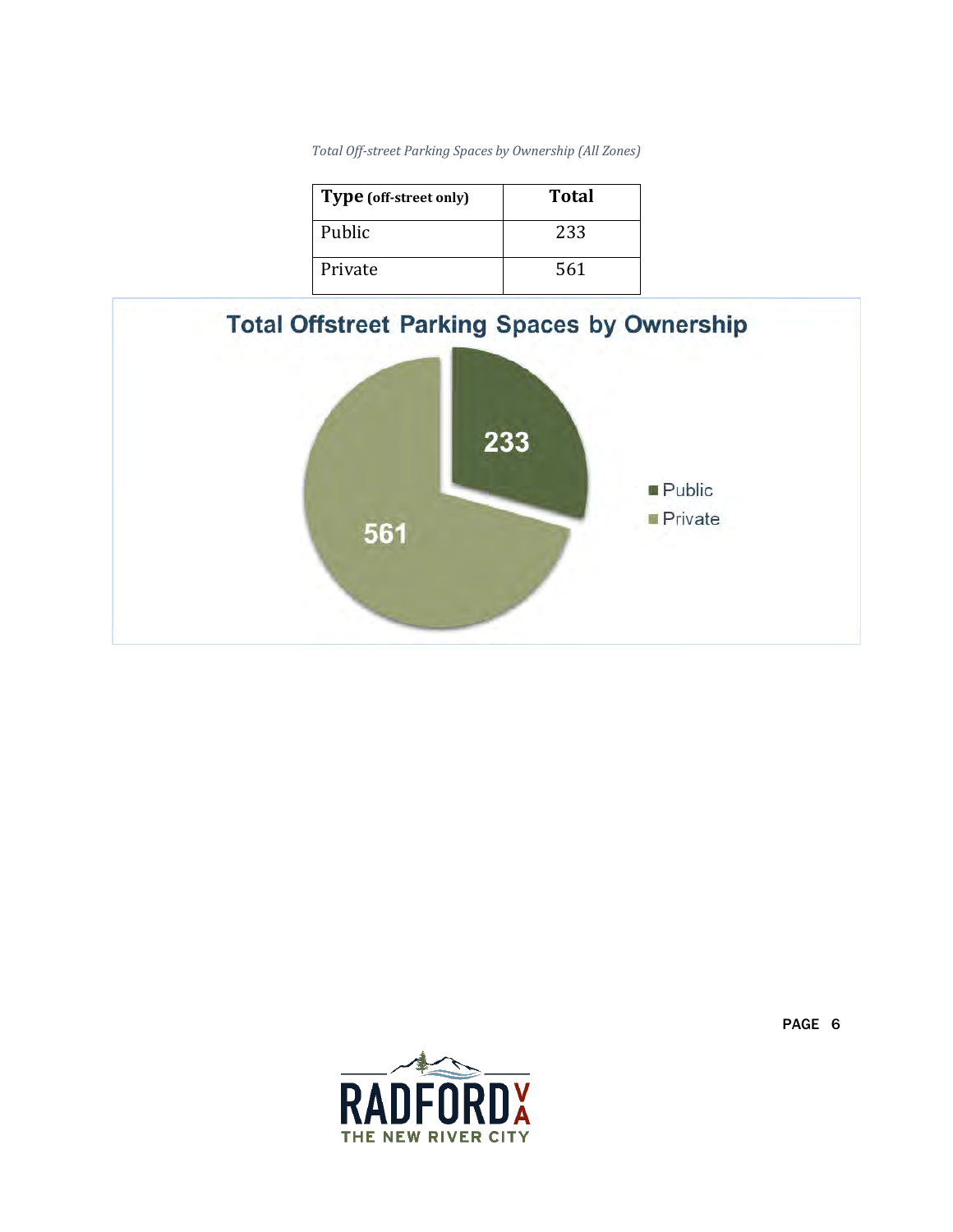|  |  | Total Off-street Parking Spaces by Type and Ownership (All Zones) |  |
|--|--|-------------------------------------------------------------------|--|
|  |  |                                                                   |  |

| Type (off-street only) | <b>Total</b> |
|------------------------|--------------|
| On-street (Public)     | 164          |
| Off-street (Public)    | 233          |
| Off-street (Private)   | 561          |



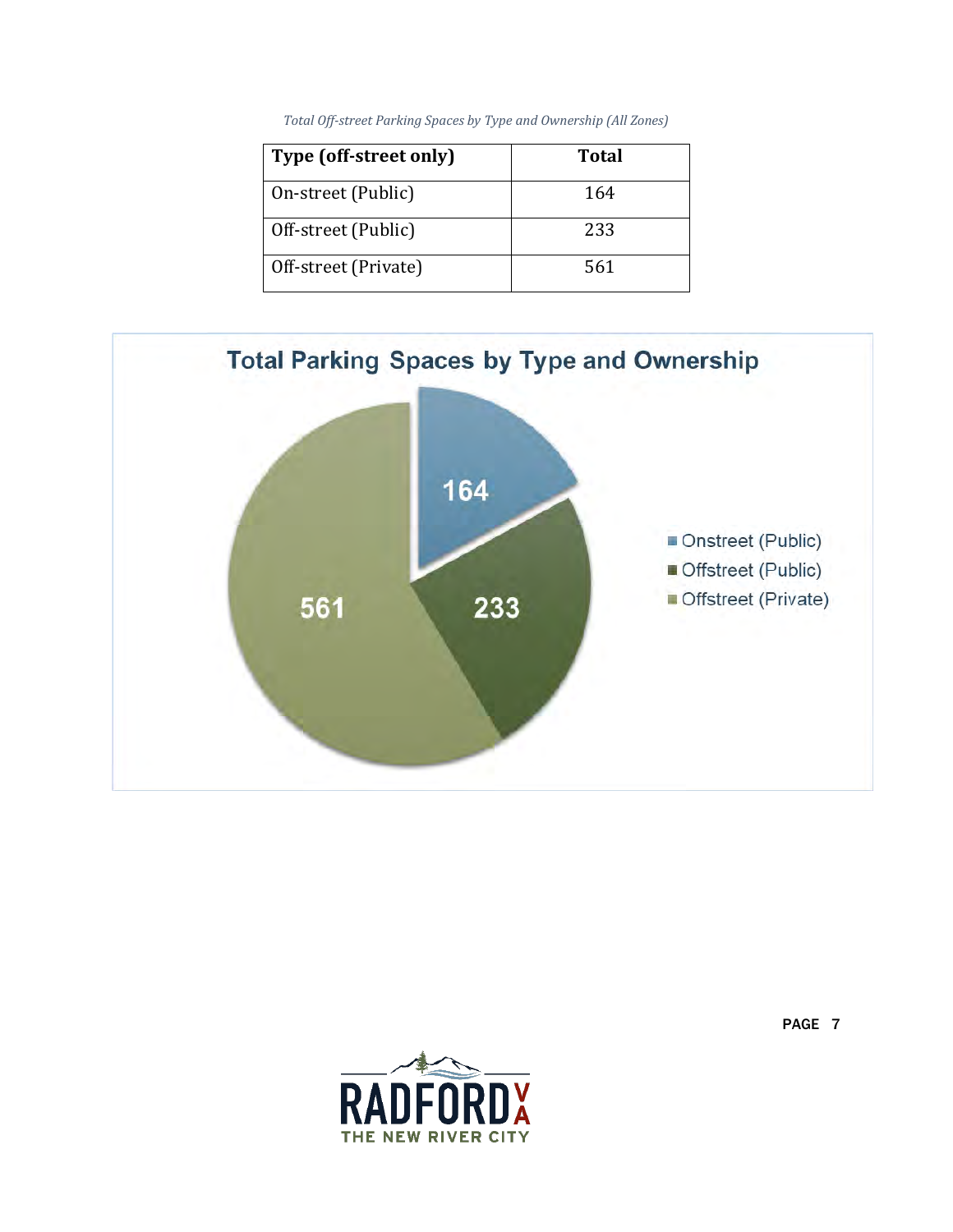|              | <b>Parking Type and Ownership</b> |               |                |  |  |
|--------------|-----------------------------------|---------------|----------------|--|--|
| <b>Zones</b> | <b>On-street</b>                  | Off-street    | Off-street     |  |  |
|              | <b>Public</b>                     | <b>Public</b> | <b>Private</b> |  |  |
| Zone 1       | 0                                 | 0             | 56             |  |  |
| Zone 2       | 0                                 | 0             | 25             |  |  |
| Zone 3       | 4                                 | O             | 71             |  |  |
| Zone 4       | 34                                | 32            | 73             |  |  |
| Zone 5       | 20                                | 56            | 68             |  |  |
| Zone 6       | 5                                 | 19            | 107            |  |  |
| Zone 7       | q                                 | 126           | 30             |  |  |
| Zone 8       | 31                                | 0             | 62             |  |  |
| Zone 9       | 32                                | 0             | 48             |  |  |
| Zone 10      | 29                                | Ω             | 21             |  |  |
| <b>Total</b> | 164                               | 233           | 561            |  |  |

#### *Inventory by Zones*

#### **Parking Demand**

To estimate the parking demand for the study area the parking generation rates for individual land uses were used. The following table provides the estimated parking generation rates that reflect the characteristics of the areas.

| <b>Land Use Category</b>   | Unit                 | <b>Generation Rates</b> |  |
|----------------------------|----------------------|-------------------------|--|
| Auto Repair                | Per 1000 square feet | 5 spaces                |  |
| <b>Assembly Facility</b>   | Per 1000 square feet | 6 spaces                |  |
| (Churches, Funeral homes   |                      |                         |  |
| etc)                       |                      |                         |  |
| <b>Personal Service</b>    | Per 1000 square feet | 3                       |  |
| <b>Medical Office</b>      | Per 1000 square feet | 5                       |  |
| Office and Financial       | Per 1000 square feet | 3                       |  |
| Institution                |                      |                         |  |
| Residential, Single Family | Per unit             | 2 spaces                |  |
| Residential, Apartments    | Per unit             | 1.25 spaces             |  |
| Restaurant                 | Per 1000 square feet | 6                       |  |
| Retail                     | Per 1000 square feet | 4                       |  |
| Storage/Warehouse/Light    | Per 1000 square feet | 2 spaces                |  |
| Industrial                 |                      |                         |  |

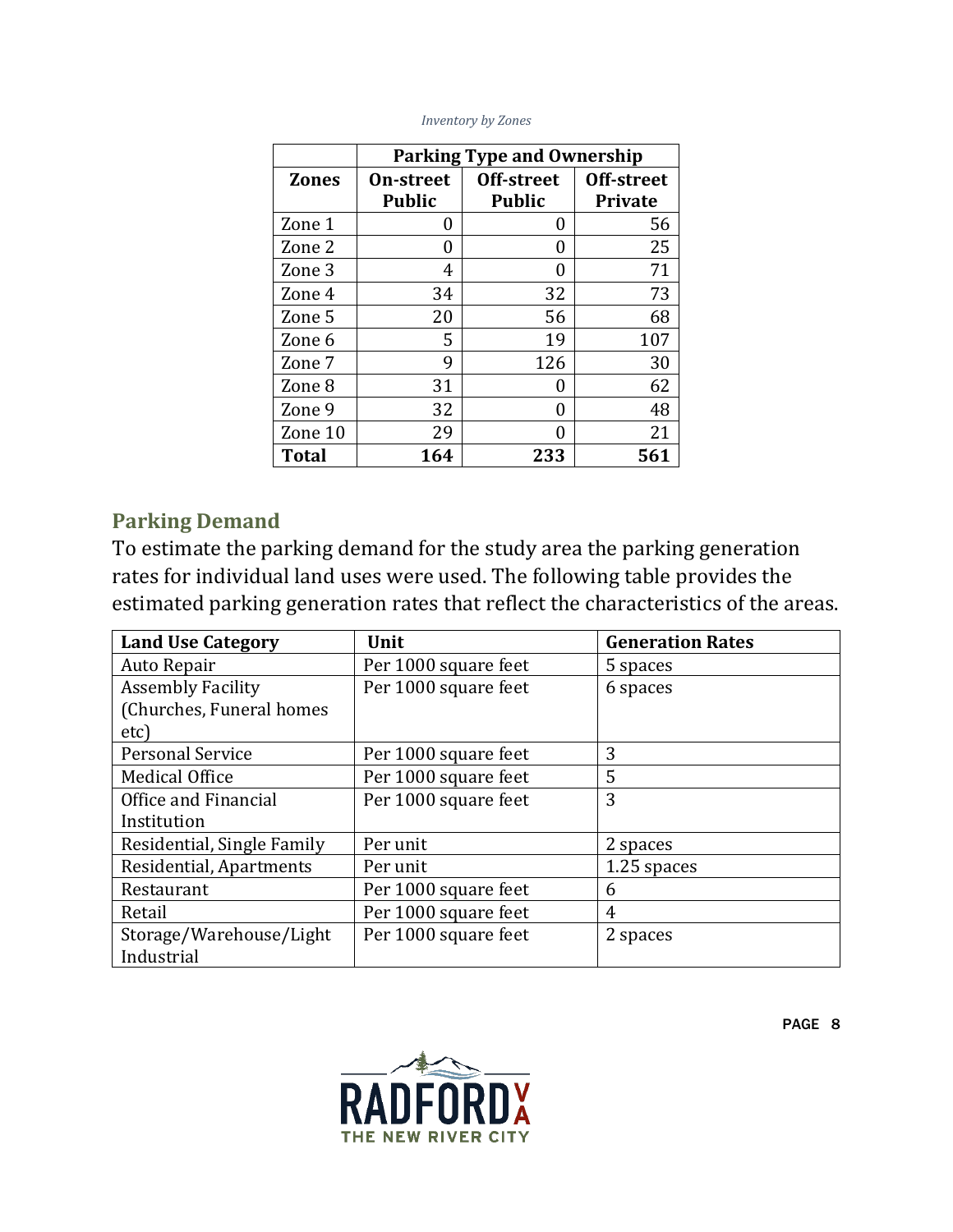### **Existing Demand**

Parking demand analysis was conducted for all zones within the study area. After evaluating the parking availability in the East Main Downtown area, the following were observed:

- There are approximately 958 parking spaces available in the study area
- Parking demand for all the existing uses is approximately 766 parking spaces
- Overall, there is a surplus of approximately 190 parking spaces.

Analysis was also conducted for each of the individual zones within the study area, and the findings indicate the following:

- There are potentially parking deficiencies within two zones: Zone 4 (129 spaces), and Zone 5 (6 parking spaces).
- Some deficiencies can be mitigated by the surplus of spaces that are in adjacent zones.
- Multiple uses within same zone having different peak demand periods can reduce the overall deficiency in a zone.

#### **Future Demands**

Two redevelopment projects are currently underway in the area, and the vacant commercial and residential units are expected to be filled. Assuming that these areas will contain a mix of retail, personal service, office and restaurant on the ground floor and multifamily in the upper stories, there will be a need for 124 parking spaces. This does not mean that there will be an overall lack of parking spaces, but there could be some localized deficiencies that the city should monitor. Improvements and redesign of existing public parking can help increase parking availability and foster ease and efficiency of its use.